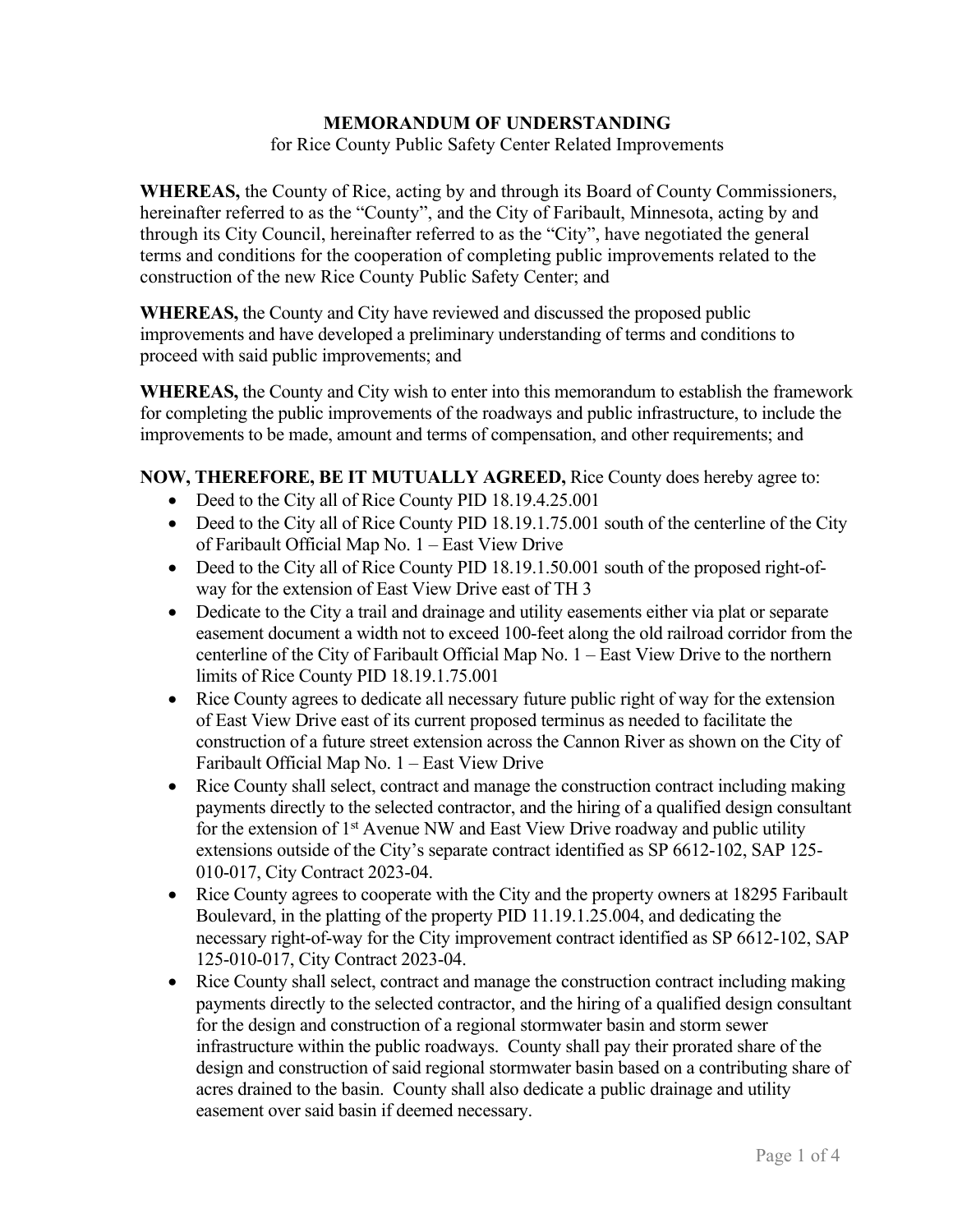- Rice County agrees to pay for the standard sewer access charge (SAC) and water access charge (WAC) fees for the new public safety center according to the rates and policies in effect at the time of building permit submittal. SAC/WAC units shall be calculated according to the "Police Station" business type category in the City's adopted classification table found here: [https://metrocouncil.org/Wastewater-Water/Funding-](https://metrocouncil.org/Wastewater-Water/Funding-Finance/Rates-Charges/Sewer-Availability-Charge/SAC-Pubs/Appendix-A-SAC-Criteria-for-Commercial-Properties.aspx)[Finance/Rates-Charges/Sewer-Availability-Charge/SAC-Pubs/Appendix-A-SAC-Criteria](https://metrocouncil.org/Wastewater-Water/Funding-Finance/Rates-Charges/Sewer-Availability-Charge/SAC-Pubs/Appendix-A-SAC-Criteria-for-Commercial-Properties.aspx)[for-Commercial-Properties.aspx](https://metrocouncil.org/Wastewater-Water/Funding-Finance/Rates-Charges/Sewer-Availability-Charge/SAC-Pubs/Appendix-A-SAC-Criteria-for-Commercial-Properties.aspx)
- If deemed necessary to serve the Rice County Public Safety Center and other adjacent land owned by the County identified for future redevelopment, Rice County agrees to pay for all costs related to the design and construction of a public lift station.
- Rice County agrees to acknowledge the City of Faribault as a partner in the development of the Rice County Public Safety Center Development as well as any future development on the surrounding lands served by the street and public infrastructure extensions.
- Rice County agrees in lieu of submitting a cash escrow for development review fees does hereby agree to reimburse the City for costs that would normally be paid from said escrow within 30 days of the City submitting an invoice to the County. City shall invoice the County for eligible expenses no more than monthly.

**ALSO, BE IT MUTUALLY AGREED,** the City of Faribault does hereby agree to:

- Reimburse the County for the construction costs of the extension of public sanitary sewer and watermain within 1<sup>st</sup> Avenue NW and East View Drive outside of the City's separate contract identified as SP 6612-102, SAP 125-010-017, City Contract 2023-04. Said reimbursement shall be on terms and conditions mutually acceptable to the City and County.
- City agrees to quit claim deed to the County all City interest in any excess roadway easements related to the former TH 218 corridor.
- Reimburse the County based on their prorated share of the design and construction of said regional stormwater basin and storm sewer infrastructure within the public roadways based on a contributing share of acres drained to the basin. Said reimbursement shall be on terms and conditions mutually acceptable to the City and County.
- Reimburse the County for all construction oversizing costs of the public infrastructure including public utilities and street costs.
- City agrees to allow the County to dedicate a future public lift station if deemed necessary to the City and said lift station to become the property of the City and be operated and maintained by the City similar to other lift stations in the City. City also agrees to pay a prorated portion of the lift station design and construction costs if said lift station is determined to serve a service area in addition to lands owned by Rice County.
- City of Faribault agrees to acknowledge Rice County as a partner in the redevelopment of any of the parcels deeded to the City by the County.

**ALSO, BE IT MUTUALLY AGREED,** that said terms of this memorandum of understanding shall be the basis for the drafting and execution of a development agreement between Rice County and the City of Faribault and all other standard development agreement terms not included in this memorandum shall apply.

**IN WITNESS OF THE ABOVE**, the parties have caused this memorandum of understanding to be executed on the date and year written below.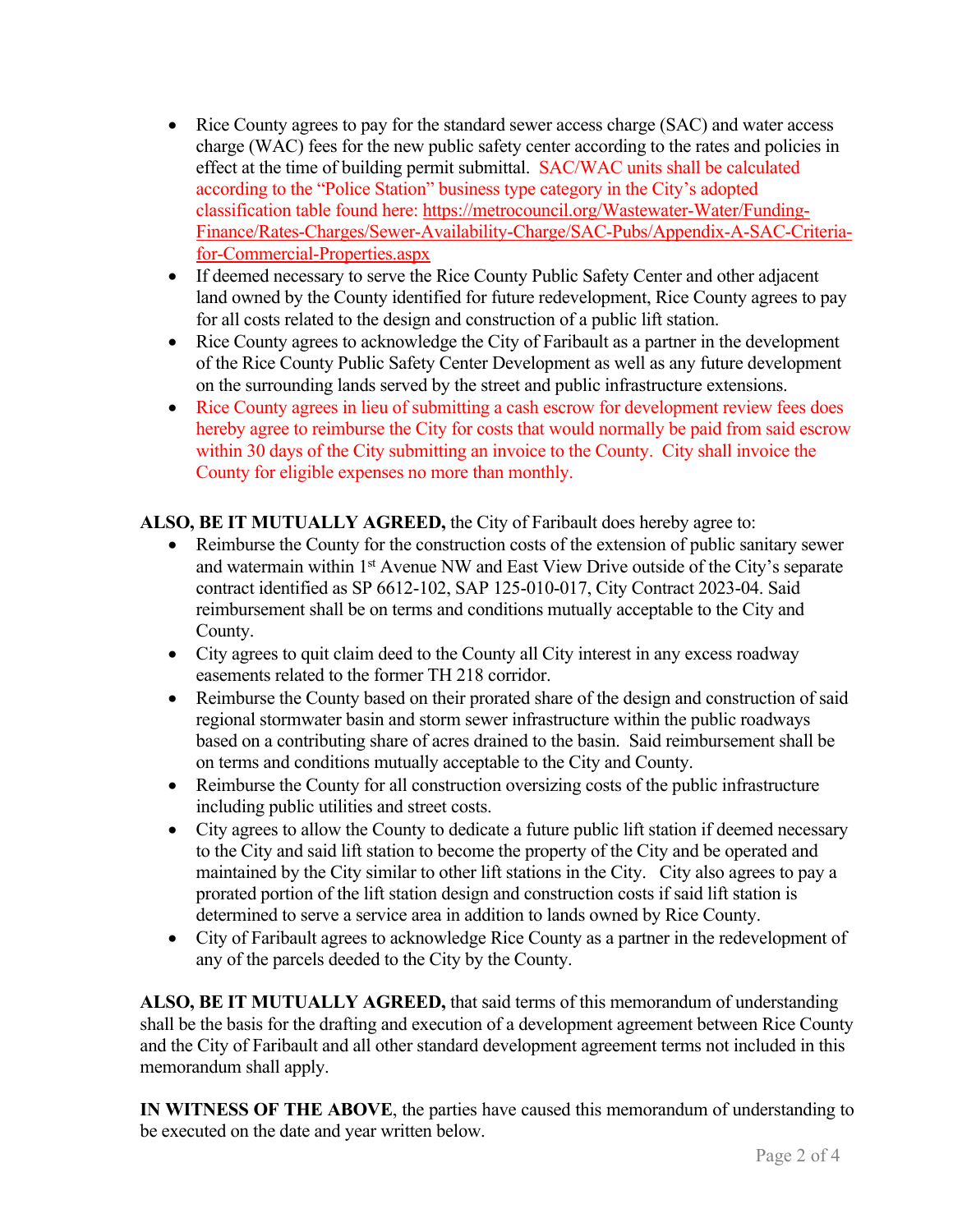## **COUNTY OF RICE**

 $\mathbf{By:}$ **Jim Purfeerst, Chairperson** Date  $\rm\,By:$ **Sara Folsted, County Administrator Date** STATE OF MINNESOTA ) )ss

The foregoing instrument was acknowledged before me this \_\_\_\_\_\_\_ day of \_ 2022, by Jim Purfeerst and Sara Folsted, the chairperson and county administrator, respectively, of the County of Rice.

Notary Public

### **CITY OF FARIBAULT**

COUNTY OF RICE )

 $\mathbf{By:}$ 

Kevin F. Voracek, Mayor Date

 $\rm\,By:$ 

Timothy C. Murray, City Administrator Date